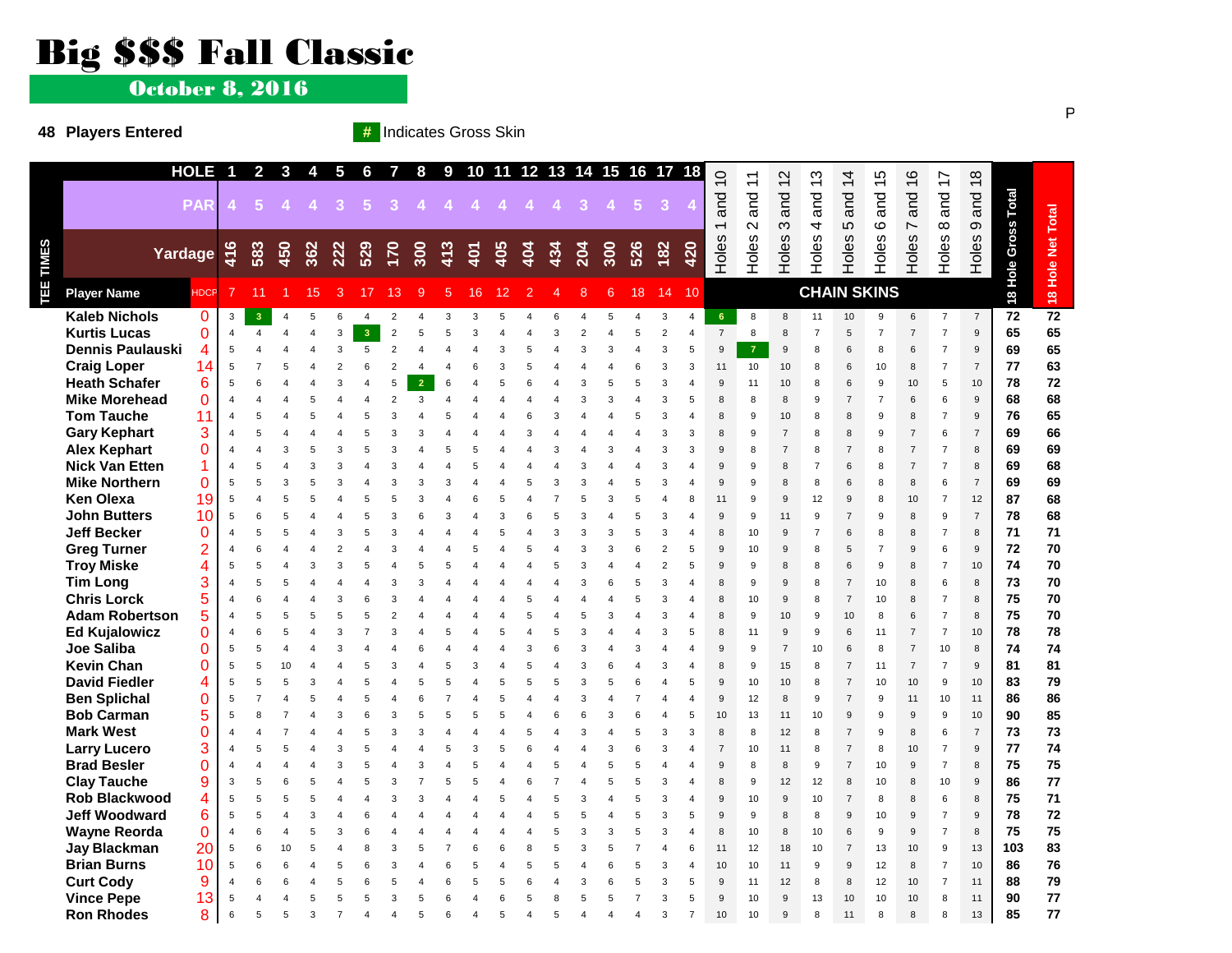| <b>Rick Reorda</b>    | 0              |                |    |   |  |  |  |  |  |  |   |                       | 8            | 11 | 11             |    |                | 11             |                |                | $9\,$            | 79  | 79   |
|-----------------------|----------------|----------------|----|---|--|--|--|--|--|--|---|-----------------------|--------------|----|----------------|----|----------------|----------------|----------------|----------------|------------------|-----|------|
| <b>Dave Mann</b>      | 14             | 6              |    |   |  |  |  |  |  |  |   |                       | 10           | 13 | $10$           | 9  | $\overline{7}$ | 11             | 9              | 11             | 11               | 91  | 77   |
| <b>Dave Arbuckle</b>  | $\mathbf 0$    | $\overline{4}$ |    |   |  |  |  |  |  |  | 3 | 5                     | 8            | 9  | 9              | 8  | $\overline{7}$ | 10             | $\overline{7}$ | $\,6\,$        | $\boldsymbol{9}$ | 73  | 73   |
| <b>Frank Vigil</b>    | $\Omega$       | $\overline{4}$ |    |   |  |  |  |  |  |  |   |                       | 9            | 10 | 8              | 9  | 6              | 8              | 8              | $\overline{7}$ | 10               | 75  | 75   |
| <b>Tony Goodman</b>   | $\overline{7}$ | $\overline{4}$ |    |   |  |  |  |  |  |  |   | 3                     | 8            | 9  | 9              | 8  | 8              | 12             | 9              | 6              | $\boldsymbol{9}$ | 78  | $71$ |
| Ed O'Gallagher        | 6              | 5              |    |   |  |  |  |  |  |  |   | $\boldsymbol{\Delta}$ | 11           | 10 | 10             | 9  | 8              | $\overline{7}$ | 8              | $\overline{7}$ | $\,8\,$          | 78  | 72   |
| <b>Britt Brittain</b> | 3              | 5              | 5  |   |  |  |  |  |  |  |   |                       | $\mathsf g$  | 10 | $\overline{7}$ | 8  | $\overline{7}$ | 9              | 9              | 8              | 10               | 77  | 74   |
| <b>Jim McGregor</b>   | 12             | 5              |    |   |  |  |  |  |  |  |   |                       | 11           | 12 | 11             | 9  | 10             | 11             | 9              | 8              | 12               | 93  | 81   |
| <b>Paige Crawford</b> | $\mathbf{0}$   | $\overline{4}$ |    |   |  |  |  |  |  |  |   |                       | 8            | 9  | 9              | 10 | $\overline{7}$ | 8              | $\overline{7}$ | 5              | $\boldsymbol{9}$ | 72  | 72   |
| <b>Jake Saliba</b>    | 0              | $\overline{4}$ |    |   |  |  |  |  |  |  |   |                       | $\mathsf{R}$ | 9  | 11             | 9  | 8              | 8              | 6              | 6              | $\,8\,$          | 73  | 73   |
|                       |                |                |    | 5 |  |  |  |  |  |  |   |                       | 9            |    |                |    |                | 9              |                |                |                  |     | 97   |
| <b>Rocko Thompson</b> | 15             | 5              | 11 |   |  |  |  |  |  |  |   |                       |              | 16 | 14             | 14 | 13             |                | 13             | 14             | 10               | 112 |      |
| EnterPlayer50         | $\mathbf{0}$   |                |    |   |  |  |  |  |  |  |   |                       |              |    |                |    |                |                |                |                |                  |     |      |
| EnterPlayer51         | $\mathbf 0$    |                |    |   |  |  |  |  |  |  |   |                       |              |    |                |    |                |                |                |                |                  |     |      |
| EnterPlayer52         | $\mathbf 0$    |                |    |   |  |  |  |  |  |  |   |                       |              |    |                |    |                |                |                |                |                  |     |      |
| EnterPlayer53         | $\mathbf 0$    |                |    |   |  |  |  |  |  |  |   |                       |              |    |                |    |                |                |                |                |                  |     |      |
| EnterPlayer54         | $\mathbf 0$    |                |    |   |  |  |  |  |  |  |   |                       |              |    |                |    |                |                |                |                |                  |     |      |
| EnterPlayer55         | $\overline{0}$ |                |    |   |  |  |  |  |  |  |   |                       |              |    |                |    |                |                |                |                |                  |     |      |
| EnterPlayer56         | $\mathbf 0$    |                |    |   |  |  |  |  |  |  |   |                       |              |    |                |    |                |                |                |                |                  |     |      |
| EnterPlayer57         | $\mathbf 0$    |                |    |   |  |  |  |  |  |  |   |                       |              |    |                |    |                |                |                |                |                  |     |      |
| EnterPlayer58         | $\mathbf 0$    |                |    |   |  |  |  |  |  |  |   |                       |              |    |                |    |                |                |                |                |                  |     |      |
| EnterPlayer59         | $\mathbf 0$    |                |    |   |  |  |  |  |  |  |   |                       |              |    |                |    |                |                |                |                |                  |     |      |
| EnterPlayer60         | $\mathbf 0$    |                |    |   |  |  |  |  |  |  |   |                       |              |    |                |    |                |                |                |                |                  |     |      |
| EnterPlayer61         | $\mathbf 0$    |                |    |   |  |  |  |  |  |  |   |                       |              |    |                |    |                |                |                |                |                  |     |      |
| EnterPlayer62         | $\mathbf 0$    |                |    |   |  |  |  |  |  |  |   |                       |              |    |                |    |                |                |                |                |                  |     |      |
| EnterPlayer63         | $\mathbf 0$    |                |    |   |  |  |  |  |  |  |   |                       |              |    |                |    |                |                |                |                |                  |     |      |
| EnterPlayer64         | $\overline{0}$ |                |    |   |  |  |  |  |  |  |   |                       |              |    |                |    |                |                |                |                |                  |     |      |
| EnterPlayer65         | $\mathbf 0$    |                |    |   |  |  |  |  |  |  |   |                       |              |    |                |    |                |                |                |                |                  |     |      |
| EnterPlayer66         | $\mathbf 0$    |                |    |   |  |  |  |  |  |  |   |                       |              |    |                |    |                |                |                |                |                  |     |      |
| EnterPlayer67         | $\mathbf 0$    |                |    |   |  |  |  |  |  |  |   |                       |              |    |                |    |                |                |                |                |                  |     |      |
| EnterPlayer68         | $\mathbf 0$    |                |    |   |  |  |  |  |  |  |   |                       |              |    |                |    |                |                |                |                |                  |     |      |
| EnterPlayer69         | $\mathbf 0$    |                |    |   |  |  |  |  |  |  |   |                       |              |    |                |    |                |                |                |                |                  |     |      |
| EnterPlayer70         | $\mathbf 0$    |                |    |   |  |  |  |  |  |  |   |                       |              |    |                |    |                |                |                |                |                  |     |      |
| EnterPlayer71         | $\mathbf 0$    |                |    |   |  |  |  |  |  |  |   |                       |              |    |                |    |                |                |                |                |                  |     |      |
| EnterPlayer72         | $\mathbf 0$    |                |    |   |  |  |  |  |  |  |   |                       |              |    |                |    |                |                |                |                |                  |     |      |
| EnterPlayer73         | $\mathbf 0$    |                |    |   |  |  |  |  |  |  |   |                       |              |    |                |    |                |                |                |                |                  |     |      |
| EnterPlayer74         | $\mathbf 0$    |                |    |   |  |  |  |  |  |  |   |                       |              |    |                |    |                |                |                |                |                  |     |      |
| EnterPlayer75         | $\mathbf 0$    |                |    |   |  |  |  |  |  |  |   |                       |              |    |                |    |                |                |                |                |                  |     |      |
| EnterPlayer76         | $\mathbf 0$    |                |    |   |  |  |  |  |  |  |   |                       |              |    |                |    |                |                |                |                |                  |     |      |
| EnterPlayer77         | $\mathbf 0$    |                |    |   |  |  |  |  |  |  |   |                       |              |    |                |    |                |                |                |                |                  |     |      |
|                       |                |                |    |   |  |  |  |  |  |  |   |                       |              |    |                |    |                |                |                |                |                  |     |      |
| EnterPlayer78         | $\mathbf 0$    |                |    |   |  |  |  |  |  |  |   |                       |              |    |                |    |                |                |                |                |                  |     |      |
| EnterPlayer79         | $\mathbf{0}$   |                |    |   |  |  |  |  |  |  |   |                       |              |    |                |    |                |                |                |                |                  |     |      |
| EnterPlayer80         | 0              |                |    |   |  |  |  |  |  |  |   |                       |              |    |                |    |                |                |                |                |                  |     |      |
| EnterPlayer81         | $\bf{0}$       |                |    |   |  |  |  |  |  |  |   |                       |              |    |                |    |                |                |                |                |                  |     |      |
| EnterPlayer82         | $\mathbf 0$    |                |    |   |  |  |  |  |  |  |   |                       |              |    |                |    |                |                |                |                | ÷.               |     |      |
| EnterPlayer83         | $\bf 0$        |                |    |   |  |  |  |  |  |  |   |                       |              |    |                |    |                |                |                |                | $\mathcal{L}$    |     |      |
| EnterPlayer84         | $\pmb{0}$      |                |    |   |  |  |  |  |  |  |   |                       |              |    |                |    |                |                |                |                |                  |     |      |
| EnterPlayer85         | $\bf{0}$       |                |    |   |  |  |  |  |  |  |   |                       |              |    |                |    |                |                |                |                |                  |     |      |
| EnterPlayer86         | $\bf{0}$       |                |    |   |  |  |  |  |  |  |   |                       |              |    |                |    |                |                |                |                |                  |     |      |
| EnterPlayer87         | $\mathbf 0$    |                |    |   |  |  |  |  |  |  |   |                       |              |    |                |    |                |                |                |                |                  |     |      |
| EnterPlayer88         | $\mathbf 0$    |                |    |   |  |  |  |  |  |  |   |                       |              |    |                |    |                |                |                |                |                  |     |      |
| EnterPlayer89         | $\bf 0$        |                |    |   |  |  |  |  |  |  |   |                       |              |    |                |    |                |                |                |                |                  |     |      |
| EnterPlayer90         | $\pmb{0}$      |                |    |   |  |  |  |  |  |  |   |                       |              |    |                |    |                |                |                |                |                  |     |      |
| EnterPlayer91         | $\mathbf 0$    |                |    |   |  |  |  |  |  |  |   |                       |              |    |                |    |                |                |                |                |                  |     |      |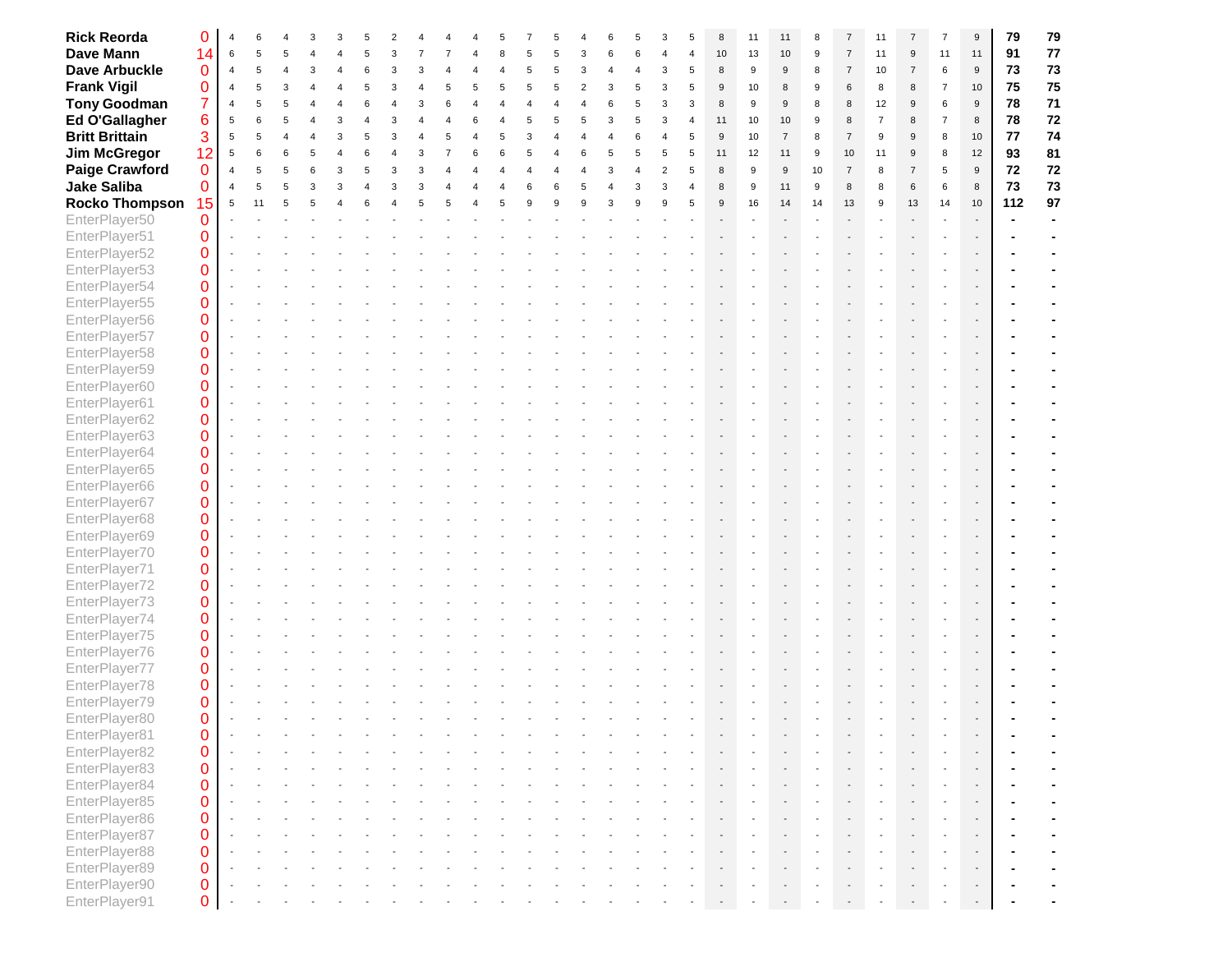| EnterPlayer92  | $\boldsymbol{0}$ |                |                |                         |                |                 |    |                |    |   |    |    |                 |                 |    |      |                 |                 |    |                |                |                |    |            |                |    |  |
|----------------|------------------|----------------|----------------|-------------------------|----------------|-----------------|----|----------------|----|---|----|----|-----------------|-----------------|----|------|-----------------|-----------------|----|----------------|----------------|----------------|----|------------|----------------|----|--|
| EnterPlayer93  | $\pmb{0}$        |                |                |                         |                |                 |    |                |    |   |    |    |                 |                 |    |      |                 |                 |    |                |                |                |    |            |                |    |  |
| EnterPlayer94  | $\pmb{0}$        |                |                |                         |                |                 |    |                |    |   |    |    |                 |                 |    |      |                 |                 |    |                |                |                |    |            |                |    |  |
| EnterPlayer95  | $\mathbf 0$      |                |                |                         |                |                 |    |                |    |   |    |    |                 |                 |    |      |                 |                 |    |                |                |                |    |            |                |    |  |
| EnterPlayer96  | $\mathbf 0$      |                |                |                         |                |                 |    |                |    |   |    |    |                 |                 |    |      |                 |                 |    |                |                |                |    |            |                |    |  |
| EnterPlayer97  | $\bf 0$          |                |                |                         |                |                 |    |                |    |   |    |    |                 |                 |    |      |                 |                 |    |                |                |                |    |            |                |    |  |
| EnterPlayer98  | $\bf 0$          |                |                |                         |                |                 |    |                |    |   |    |    |                 |                 |    |      |                 |                 |    |                |                |                |    |            |                |    |  |
| EnterPlayer99  | $\mathbf 0$      |                |                |                         |                |                 |    |                |    |   |    |    |                 |                 |    |      |                 |                 |    |                |                |                |    |            |                |    |  |
| EnterPlayer100 | $\mathbf 0$      |                |                |                         |                |                 |    |                |    |   |    |    |                 |                 |    |      |                 |                 |    |                |                |                |    |            |                |    |  |
| EnterPlayer101 | $\mathbf 0$      |                |                |                         |                |                 |    |                |    |   |    |    |                 |                 |    |      |                 |                 |    |                |                |                |    |            |                |    |  |
| EnterPlayer102 | $\mathbf 0$      |                |                |                         |                |                 |    |                |    |   |    |    |                 |                 |    |      |                 |                 |    |                |                |                |    |            |                |    |  |
| EnterPlayer103 | $\mathbf 0$      |                |                |                         |                |                 |    |                |    |   |    |    |                 |                 |    |      |                 |                 |    |                |                |                |    |            |                |    |  |
| EnterPlayer104 | $\mathbf 0$      |                |                |                         |                |                 |    |                |    |   |    |    |                 |                 |    |      |                 |                 |    |                |                |                |    |            |                |    |  |
| EnterPlayer105 | $\pmb{0}$        |                |                |                         |                |                 |    |                |    |   |    |    |                 |                 |    |      |                 |                 |    |                |                |                |    |            |                |    |  |
| EnterPlayer106 | $\bf 0$          |                |                |                         |                |                 |    |                |    |   |    |    |                 |                 |    |      |                 |                 |    |                |                |                |    |            |                |    |  |
| EnterPlayer107 | $\bf 0$          |                |                |                         |                |                 |    |                |    |   |    |    |                 |                 |    |      |                 |                 |    |                |                |                |    |            |                |    |  |
| EnterPlayer108 | $\pmb{0}$        |                |                |                         |                |                 |    |                |    |   |    |    |                 |                 |    |      |                 |                 |    |                |                |                |    |            |                |    |  |
| EnterPlayer109 | $\mathbf 0$      |                |                |                         |                |                 |    |                |    |   |    |    |                 |                 |    |      |                 |                 |    |                |                |                |    |            |                |    |  |
| EnterPlayer110 | $\mathbf 0$      |                |                |                         |                |                 |    |                |    |   |    |    |                 |                 |    |      |                 |                 |    |                |                |                |    |            |                |    |  |
| EnterPlayer111 | $\mathbf 0$      |                |                |                         |                |                 |    |                |    |   |    |    |                 |                 |    |      |                 |                 |    |                |                |                |    |            |                |    |  |
| EnterPlayer112 | $\mathbf 0$      |                |                |                         |                |                 |    |                |    |   |    |    |                 |                 |    |      |                 |                 |    |                |                |                |    |            |                |    |  |
| EnterPlayer113 | $\pmb{0}$        |                |                |                         |                |                 |    |                |    |   |    |    |                 |                 |    |      |                 |                 |    |                |                |                |    |            |                |    |  |
| EnterPlayer114 | $\pmb{0}$        |                |                |                         |                |                 |    |                |    |   |    |    |                 |                 |    |      |                 |                 |    |                |                |                |    |            |                |    |  |
| EnterPlayer115 | $\mathbf 0$      |                |                |                         |                |                 |    |                |    |   |    |    |                 |                 |    |      |                 |                 |    |                |                |                |    |            |                |    |  |
| EnterPlayer116 | $\mathbf 0$      |                |                |                         |                |                 |    |                |    |   |    |    |                 |                 |    |      |                 |                 |    |                |                |                |    |            |                |    |  |
| EnterPlayer117 | $\mathbf 0$      |                |                |                         |                |                 |    |                |    |   |    |    |                 |                 |    |      |                 |                 |    |                |                |                |    |            |                |    |  |
| EnterPlayer118 | $\mathbf 0$      |                |                |                         |                |                 |    |                |    |   |    |    |                 |                 |    |      |                 |                 |    |                |                |                |    |            |                |    |  |
| EnterPlayer119 | $\mathbf 0$      |                |                |                         |                |                 |    |                |    |   |    |    |                 |                 |    |      |                 |                 |    |                |                |                |    |            |                |    |  |
| EnterPlayer120 | $\mathbf 0$      |                |                |                         |                |                 |    |                |    |   |    |    |                 |                 |    |      |                 |                 |    |                |                |                |    |            |                |    |  |
|                |                  | 3 <sup>°</sup> | $\overline{3}$ | $\overline{\mathbf{3}}$ |                |                 |    |                |    |   |    |    |                 |                 |    |      | $6\overline{6}$ |                 |    | $\overline{7}$ | $\overline{5}$ | $\overline{7}$ | 6  | $\sqrt{5}$ | $\overline{7}$ |    |  |
|                |                  | $\overline{2}$ |                |                         |                |                 |    |                |    |   |    |    |                 |                 |    |      |                 |                 |    |                |                |                |    |            | 6              |    |  |
|                |                  |                | 72             |                         |                |                 | 65 |                | 72 |   |    |    |                 |                 |    |      | #REF! #REF!     |                 |    |                |                |                |    |            |                |    |  |
|                |                  | $\mathbf{1}$   | $\overline{2}$ | $\overline{3}$          | $\overline{4}$ | $5\phantom{.0}$ | 6  | $\overline{7}$ | 8  | 9 | 10 | 11 | 12 <sup>2</sup> | <u>13 14 15</u> | 16 | 1718 | 10              | $\overline{11}$ | 12 | 13             | 14             | 15             | 16 | 17         | 18             | 19 |  |
|                |                  |                |                |                         |                |                 |    |                |    |   |    |    |                 |                 |    |      |                 |                 |    |                |                |                |    |            |                |    |  |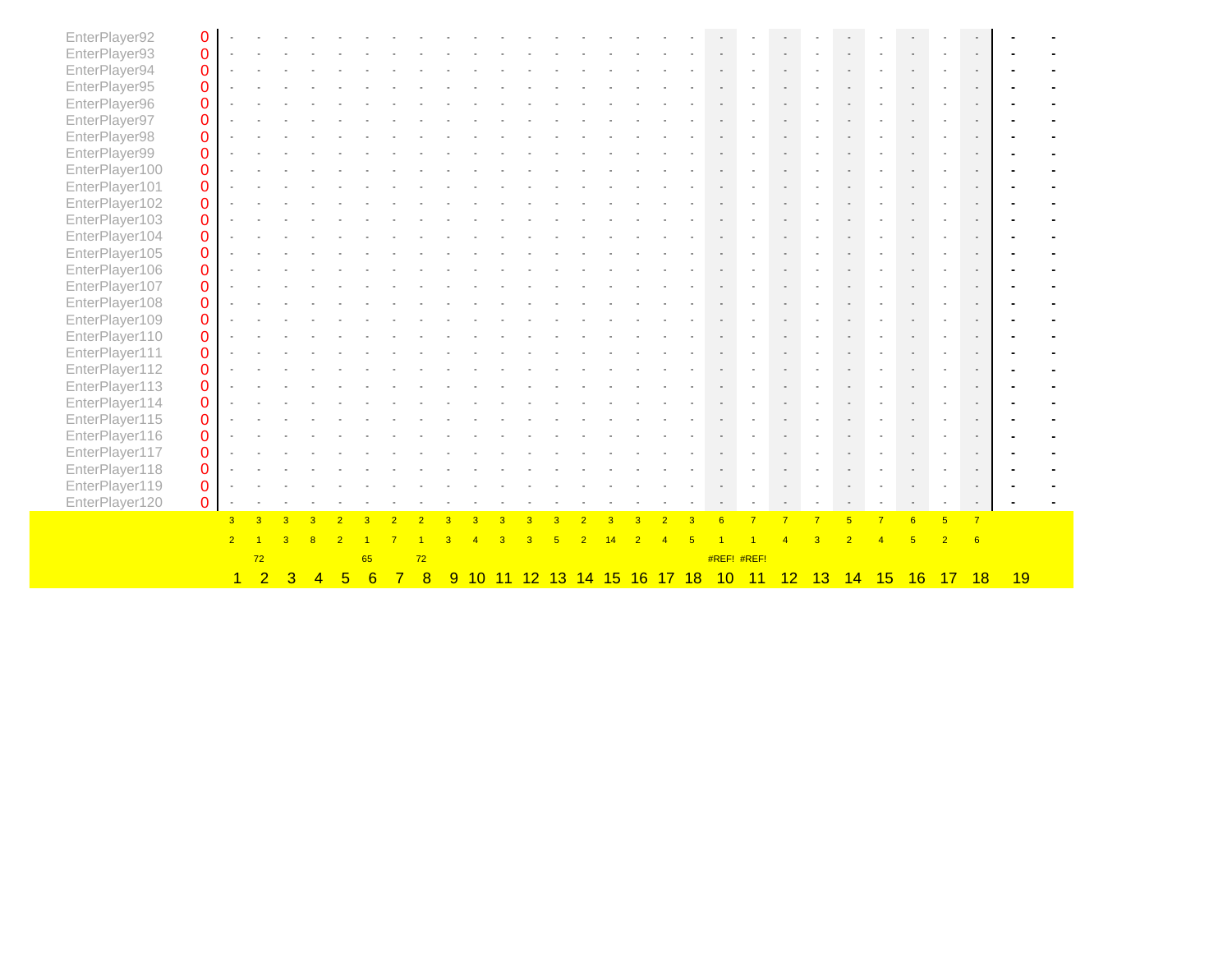# Big \$\$\$ Fall Classic

### PAYOUT SHEET

### **POOL TOTALS**

| \$885.00      | \$885.00        | \$885.00     | \$885.00     | \$3,540.00             |                 |                                                |
|---------------|-----------------|--------------|--------------|------------------------|-----------------|------------------------------------------------|
| Gross Partner | <b>Children</b> | Grand String | Chain String | <b>CONTRACTOR</b>      | Assasins ShootO | <b>TOT</b>                                     |
| \$15.00       |                 | \$295.00     | \$442.00     | $-$752.00$             |                 | 0                                              |
| \$335.00      |                 | \$295.00     |              | $-$ \$630.00           |                 | $\mathbf 0$                                    |
|               | \$170.00        |              | \$442.00     | $-$ \$612.00           |                 | $\mathbf 0$                                    |
|               | \$335.00        |              |              | $-$335.00$             |                 | $\mathbf 0$                                    |
|               |                 | \$295.00     |              | $-$295.00$             |                 | $\begin{matrix} 0 \\ 0 \end{matrix}$           |
| \$220.00      |                 |              |              | $-$220.00$             |                 |                                                |
|               | \$170.00        |              |              | $-$170.00$             |                 | $\begin{matrix} 0 \\ 0 \end{matrix}$           |
|               | \$80.00         |              |              | $-$80.00$              |                 |                                                |
| \$75.00       |                 |              |              | $-$75.00$              |                 | $\begin{matrix} 0 \\ 0 \\ 0 \\ 0 \end{matrix}$ |
| \$75.00       |                 |              |              | $-$75.00$              |                 |                                                |
| \$75.00       |                 |              |              | $-$75.00$              |                 |                                                |
|               | \$50.00         |              |              | $-$50.00$              |                 |                                                |
| \$40.00       | \$50.00         |              |              | $-$50.00$<br>$-$40.00$ |                 | $\begin{matrix} 0 \\ 0 \end{matrix}$           |
| \$15.00       | ä,              |              |              | $-$15.00$              |                 |                                                |
|               | \$6.00          |              |              | $-$6.00$               |                 |                                                |
|               | \$6.00          |              |              | $-$6.00$               |                 |                                                |
|               | \$6.00          |              |              | $-$6.00$               |                 | $\begin{matrix} 0 \\ 0 \\ 0 \\ 0 \end{matrix}$ |
|               | \$6.00          |              |              | $-$6.00$               |                 |                                                |
|               |                 |              |              | \$0.00                 |                 | $\begin{matrix} 0 \\ 0 \\ 0 \end{matrix}$      |
|               |                 |              |              | \$0.00                 |                 |                                                |
|               |                 |              |              | \$0.00                 |                 |                                                |
|               |                 |              |              | \$0.00                 |                 | 0000000                                        |
|               |                 |              |              | \$0.00                 |                 |                                                |
|               |                 |              |              | \$0.00                 |                 |                                                |
|               |                 |              |              | \$0.00                 |                 |                                                |
|               |                 |              |              | \$0.00<br>\$0.00       |                 |                                                |
|               |                 |              |              | \$0.00                 |                 | $\begin{matrix} 0 \\ 0 \end{matrix}$           |
|               |                 |              |              | \$0.00                 |                 |                                                |
|               |                 |              |              | \$0.00                 |                 | $\begin{matrix} 0 \\ 0 \\ 0 \end{matrix}$      |
|               |                 |              |              | \$0.00                 |                 |                                                |
|               |                 |              |              | \$0.00                 |                 | $\mathbf 0$                                    |
|               |                 |              |              | \$0.00                 |                 |                                                |
|               |                 |              |              | \$0.00                 |                 | $\begin{matrix} 0 \\ 0 \end{matrix}$           |
|               |                 |              |              | \$0.00                 |                 | $\mathbf 0$                                    |
|               |                 |              |              | \$0.00                 |                 | $\overline{0}$                                 |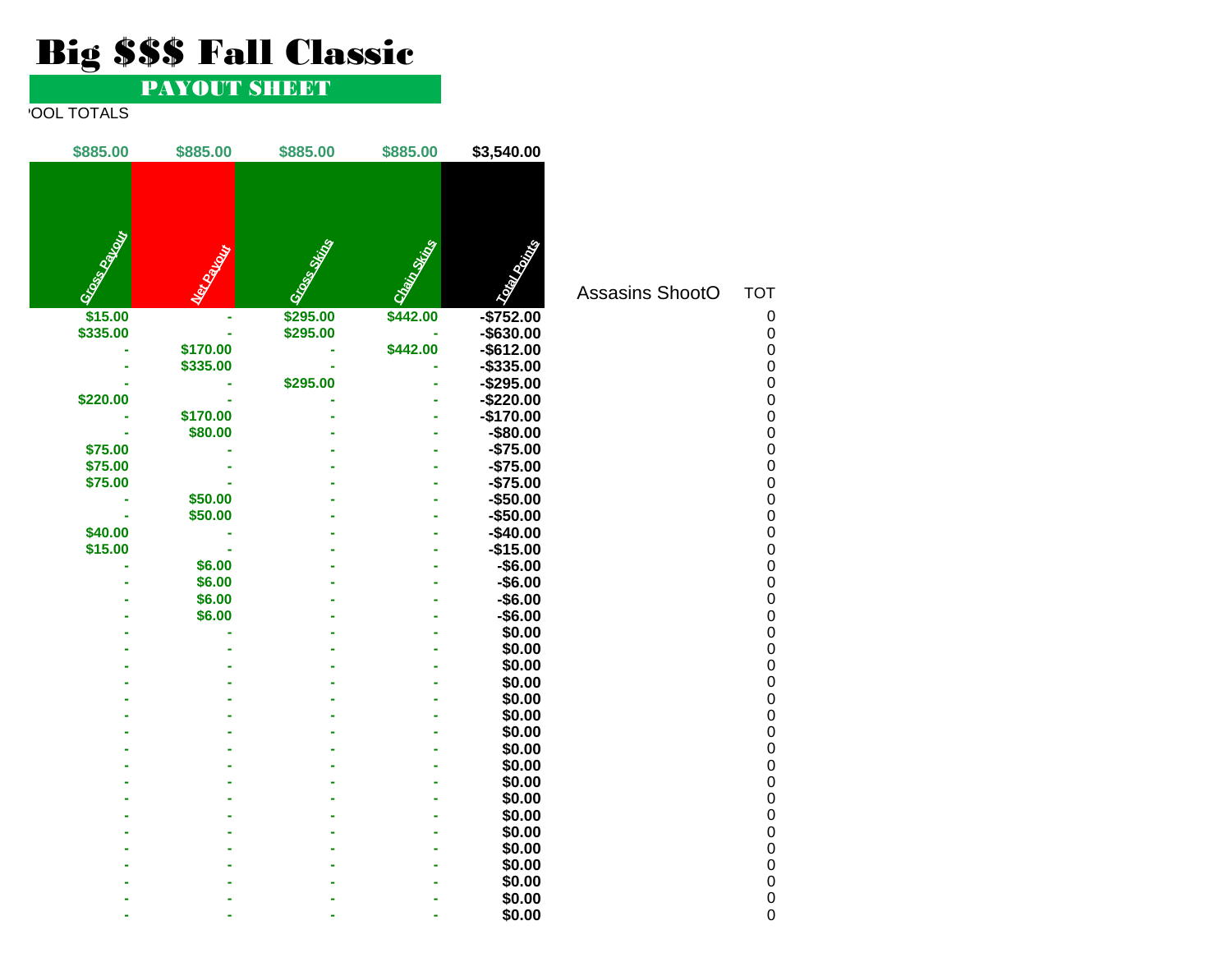|  | $\blacksquare$ |                                      |              |
|--|----------------|--------------------------------------|--------------|
|  |                |                                      |              |
|  |                |                                      |              |
|  |                |                                      |              |
|  |                | $$0.00$0.00$0.00$0.00$0.00$0.000.00$ |              |
|  |                |                                      |              |
|  |                | $$0.00$<br>$$0.00$<br>$$0.00$        |              |
|  |                |                                      |              |
|  |                |                                      |              |
|  |                | \$0.00                               |              |
|  |                | $$0.00$<br>$$0.00$                   |              |
|  |                |                                      |              |
|  |                |                                      |              |
|  |                |                                      |              |
|  |                |                                      |              |
|  |                |                                      |              |
|  |                |                                      |              |
|  |                |                                      |              |
|  |                |                                      |              |
|  |                |                                      |              |
|  |                |                                      |              |
|  |                |                                      |              |
|  |                |                                      |              |
|  |                |                                      |              |
|  |                |                                      |              |
|  |                |                                      |              |
|  |                |                                      |              |
|  |                |                                      |              |
|  |                |                                      |              |
|  |                |                                      |              |
|  |                |                                      |              |
|  |                |                                      |              |
|  |                |                                      |              |
|  |                |                                      |              |
|  |                |                                      |              |
|  |                |                                      |              |
|  |                |                                      |              |
|  |                |                                      |              |
|  |                |                                      |              |
|  |                |                                      |              |
|  |                |                                      |              |
|  |                |                                      |              |
|  |                |                                      |              |
|  |                |                                      |              |
|  |                |                                      |              |
|  |                |                                      |              |
|  |                |                                      |              |
|  |                |                                      |              |
|  |                |                                      | 000000000000 |
|  |                |                                      |              |
|  |                |                                      |              |
|  |                |                                      |              |
|  |                |                                      |              |
|  |                |                                      |              |
|  |                |                                      |              |
|  |                |                                      |              |
|  |                |                                      |              |
|  |                |                                      |              |
|  |                |                                      |              |